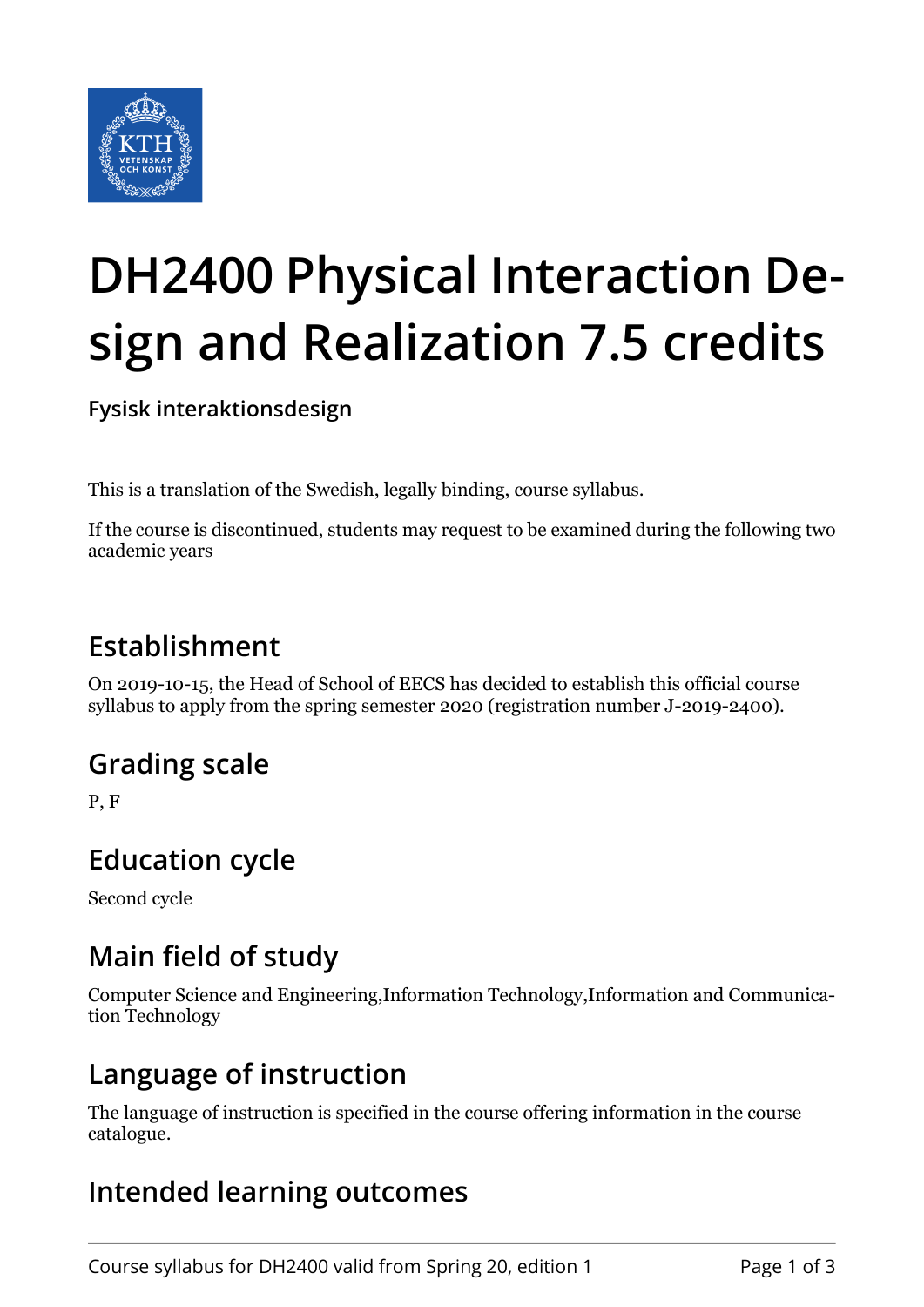Having passed the course, the student should be able to

- analyse and develop concepts for human computer interaction based on physical properties in a specific use context
- apply methods to stage, sketch and illustrate physical interaction
- account for how different materials and technologies can be combined in interactive systems
- apply selected parts of industrial design: production of physical models, mockups and prototypes with different tools and materials
- account for theory of physical interaction and interaction with physical objects
- discuss popular platforms, tools, products, systems, and research projects in the area
- through prototype development practically apply basic understanding of electronic circuits including resistance, capacitors, light-emitting diodes and different leading and resistive materials and sensors and actuators.
- implement a functioning interactive system based on specific physical circumstances
- reflect on design of physical interactive systems taking into consideration the preconditions and needs of people and the aim of the society for economic, social and ecologically sustainable development

in order to be able to create interactive systems better adapted to specific situations for physical use outside the conventional graphical interface paradigm .

## **Course contents**

You will learn to identify sensors, actuators, interaction platforms, and physical materials that are needed and use these to develop prototypes and systems. We specifically work with different ways of sketching and building prototypes of various kinds including paper prototypes, role plays, video, mockups, small-scale and full scale models with different levels of implemented functionality. Through guest lectures, insight in how physical interaction design is realised in different domains is also given.

## **Specific prerequisites**

Completed course in human computer interaction DH2620/DH1620/DH2624 or equivalent.

## **Examination**

• PRO1 - Project, 7.5 credits, grading scale: P, F

Based on recommendation from KTH's coordinator for disabilities, the examiner will decide how to adapt an examination for students with documented disability.

The examiner may apply another examination format when re-examining individual students.